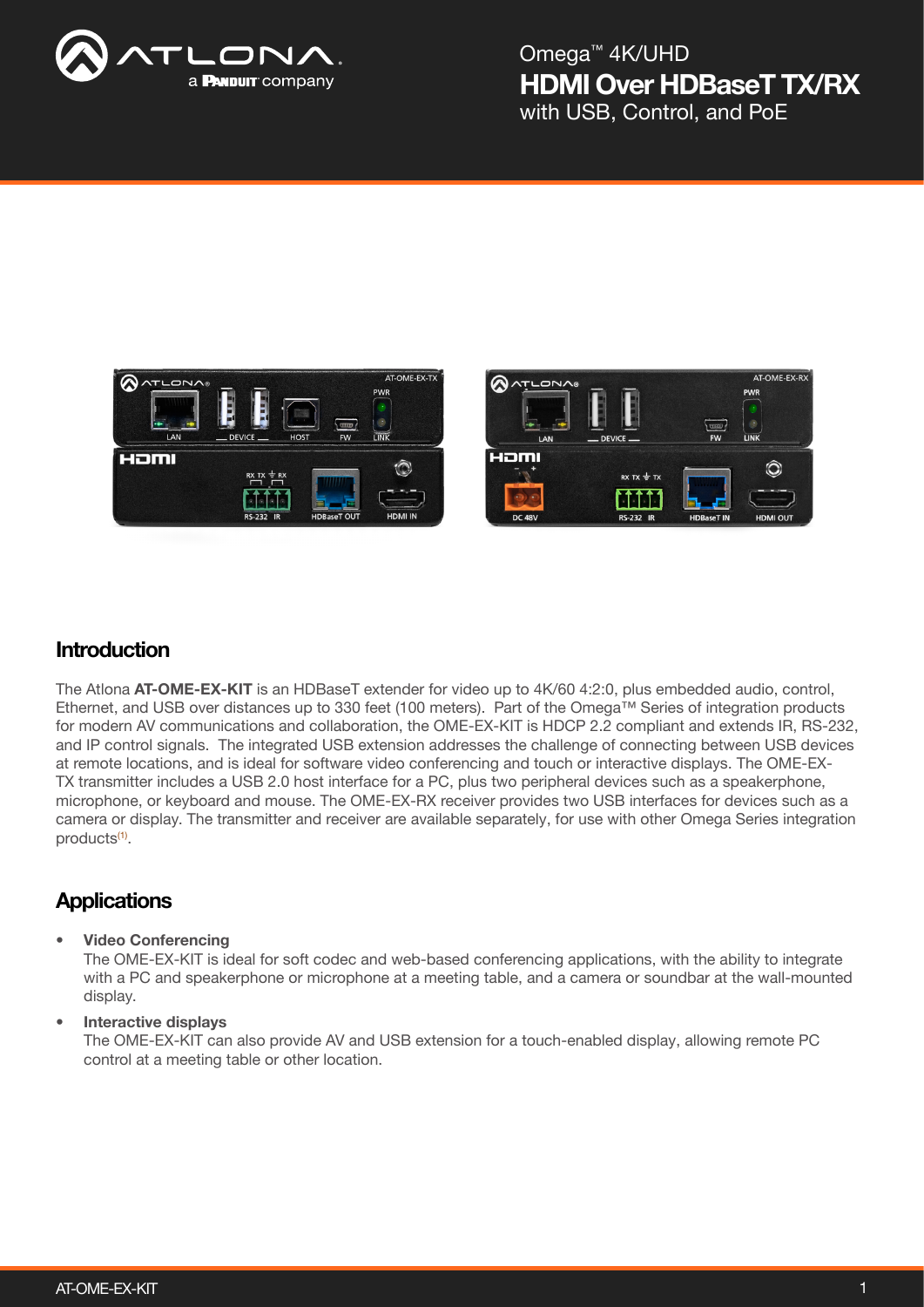

## Key Features

#### HDBaseT extender kit for HDMI, Ethernet, power, control, and USB up to 330 feet (100 meters)

- Extends HDMI up to 330 feet (100 meters) @ 1080p with CAT5e/6 or 4K/UHD using CAT6a/7 cable.
- Uses easy-to-integrate category cable for low-cost, reliable system installation.

#### USB 2.0 hub and extension over HDBaseT

- Transmitter features USB type-B interface for connection to a host PC, plus two USB type-A ports for peripheral devices such as a microphone or speakerphone. Receiver features two USB type-A ports for peripheral devices such as a camera or display.
- Provides an ideal USB integration solution for software video conferencing and other applications.

#### 4K/UHD capability @ 60 Hz with 4:2:0 chroma subsampling

- Compatible with sources up to 4K/60 4:2:0 and 4K/30 4:4:4.
- Supports HDMI data rates up to 10 Gbps from PCs, media players, and Ultra HD Blu-ray players.

#### HDCP 2.2 compliant

- Adheres to latest specification for High-bandwidth Digital Content Protection.
- Allows protected content stream to pass between authenticated devices.

#### Transmitter powered by receiver via PoE (Power over Ethernet)

- Industry standard IEEE 802.3af PoE for transmitter is supplied by receiver over HDBaseT.
- Allows convenient transmitter installation at a table or other remote location,without the need for local AC power.

#### Low-profile, 1 inch (25 millimeter) high quarter rack-width enclosure

- Easy installation into racks and confined spaces.
- Keeps devices out-of-sight when placed in public spaces.

#### Award-winning 10 year limited product warranty

- Ensures long-term product reliability and performance in residential and commercial systems.
- Specify, purchase, and install with confidence.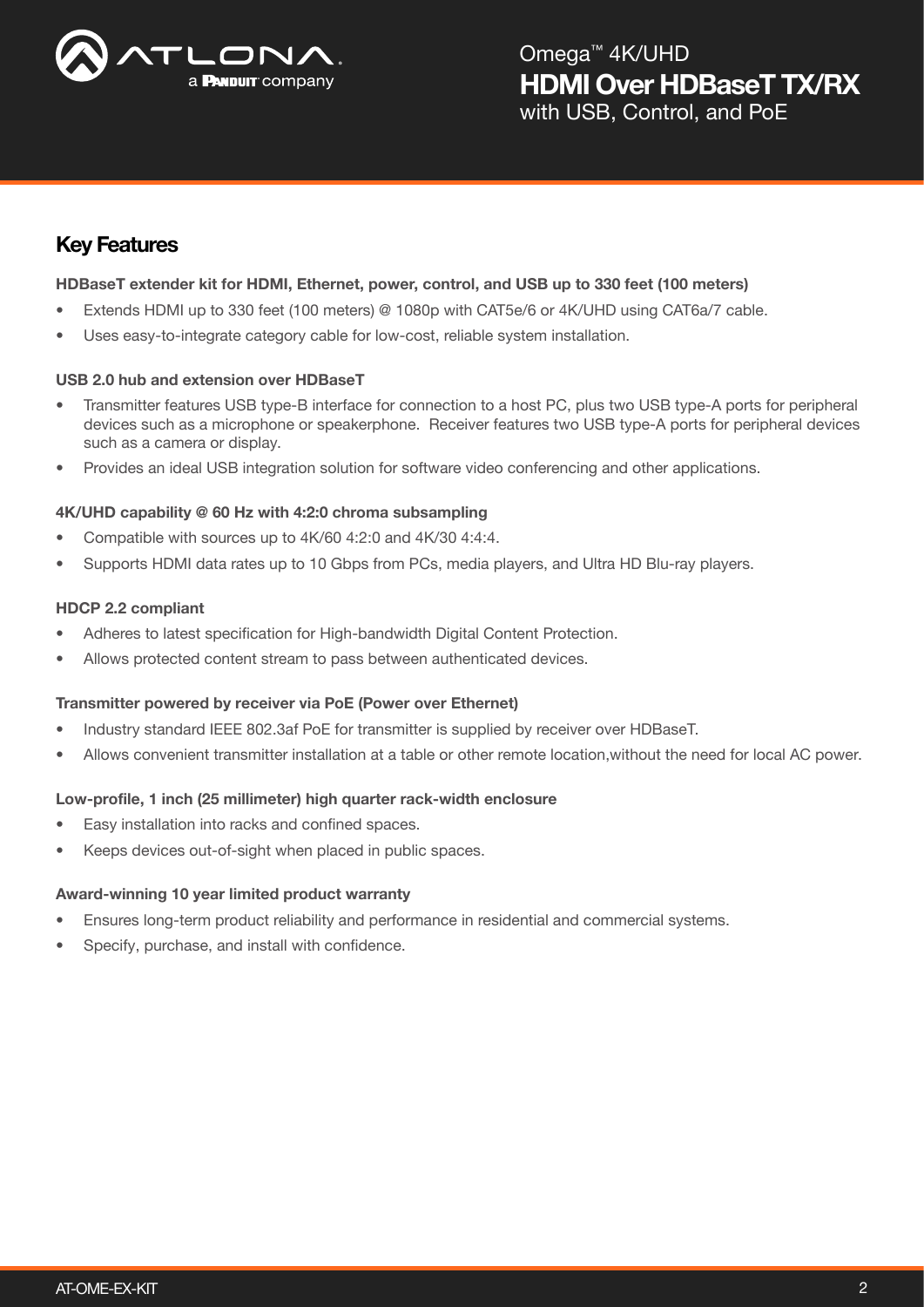

## **Specifications**

| Video                                   |                                                                                                                        |     |                                                                                                                       |                       |                                                                      |     |
|-----------------------------------------|------------------------------------------------------------------------------------------------------------------------|-----|-----------------------------------------------------------------------------------------------------------------------|-----------------------|----------------------------------------------------------------------|-----|
| Signal                                  | Input - HDMI / HDBaseT<br>Output - HDMI / HDBaseT                                                                      |     |                                                                                                                       |                       |                                                                      |     |
| <b>Copy Protection</b>                  | <b>HDCP 2.2</b>                                                                                                        |     |                                                                                                                       |                       |                                                                      |     |
| <b>Pixel Clock</b>                      | 300 MHz                                                                                                                |     |                                                                                                                       |                       |                                                                      |     |
| UHD/HD/SD                               | 4096×2160 (DCI) @ 60 <sup>(2)</sup> /30/24 Hz<br>3840×2160 (UHD) @ 60 <sup>(2)</sup> /50/24/25/<br>30 Hz               |     | 1920x1080p @ 23.98/24/25/29.97/<br>30/50/59.94/60 Hz<br>1920x1080i @ 25/29.97/30 Hz,<br>1280x720p @ 30/50/59.94/60 Hz |                       |                                                                      |     |
| <b>VESA</b><br>All resolutions are 60Hz | 2560×2048<br>2560×1600<br>2048×1536<br>1920×1200<br>1680×1050<br>1600×1200<br>1600×900<br>1440×900<br>1400×1050        |     | 1366×768<br>1360×768<br>1280×1024<br>1280×800<br>1280×768<br>1152×768<br>1024×768<br>800×600<br>640×480               |                       |                                                                      |     |
| <b>Color Space</b>                      | YUV, RGB                                                                                                               |     |                                                                                                                       |                       |                                                                      |     |
| Chroma Subsampling                      | 4:4:4, 4:2:2, 4:2:0                                                                                                    |     |                                                                                                                       |                       |                                                                      |     |
| <b>Color Depth</b>                      | 8-bit, 10-bit, 12-bit                                                                                                  |     |                                                                                                                       |                       |                                                                      |     |
|                                         |                                                                                                                        |     |                                                                                                                       |                       |                                                                      |     |
| Audio                                   |                                                                                                                        |     |                                                                                                                       |                       |                                                                      |     |
| HDMI / HDBaseT<br>Pass-Through Formats  | <b>PCM 2.0</b><br><b>LPCM 5.1</b><br><b>LPCM 7.1</b>                                                                   |     | Dolby <sup>®</sup> Digital<br>Dolby Digital Plus™<br>Dolby TrueHD<br>Dolby Atmos®                                     |                       | DTS® Digital Surround™<br>DTS-HD Master Audio <sup>™</sup><br>DTS:X® |     |
| <b>Bit Depth</b>                        | Up to 24 bits                                                                                                          |     |                                                                                                                       |                       |                                                                      |     |
| Sample Rate                             | 32 kHz, 44.1 kHz, 48 kHz, 88.2 kHz, 96 kHz, 176.4 kHz, 192 kHz                                                         |     |                                                                                                                       |                       |                                                                      |     |
|                                         |                                                                                                                        |     |                                                                                                                       |                       |                                                                      |     |
| <b>USB</b>                              |                                                                                                                        |     |                                                                                                                       |                       |                                                                      |     |
| Signal                                  | 2.0                                                                                                                    |     |                                                                                                                       |                       |                                                                      |     |
| Maximum Data Rate                       | 120 Mbps                                                                                                               |     |                                                                                                                       |                       |                                                                      |     |
| Resolution / Distance                   | 4K/UHD - Feet / Meters                                                                                                 |     |                                                                                                                       | 1080p - Feet / Meters |                                                                      |     |
| HDMI IN/OUT                             | 15                                                                                                                     | 5   |                                                                                                                       | 30                    |                                                                      | 10  |
| CAT5e                                   | 295                                                                                                                    | 90  |                                                                                                                       | 330                   |                                                                      | 100 |
| CAT6/6a/7                               | 330                                                                                                                    | 100 |                                                                                                                       | 330                   |                                                                      | 100 |
|                                         |                                                                                                                        |     |                                                                                                                       |                       |                                                                      |     |
| Control                                 |                                                                                                                        |     |                                                                                                                       |                       |                                                                      |     |
| <b>RS-232</b>                           | Pass-through from control system to sink device<br>Supported baud rates: 2400, 4800, 9600, 19200, 38400, 57600, 115200 |     |                                                                                                                       |                       |                                                                      |     |
| IP                                      | Pass-through from control system to sink device<br>Supports up to 100 Mbps over HDBaseT                                |     |                                                                                                                       |                       |                                                                      |     |
| IR.                                     | Pass-through from control system to sink device                                                                        |     |                                                                                                                       |                       |                                                                      |     |
| <b>CEC Support</b>                      | <b>Yes</b>                                                                                                             |     |                                                                                                                       |                       |                                                                      |     |
|                                         |                                                                                                                        |     |                                                                                                                       |                       |                                                                      |     |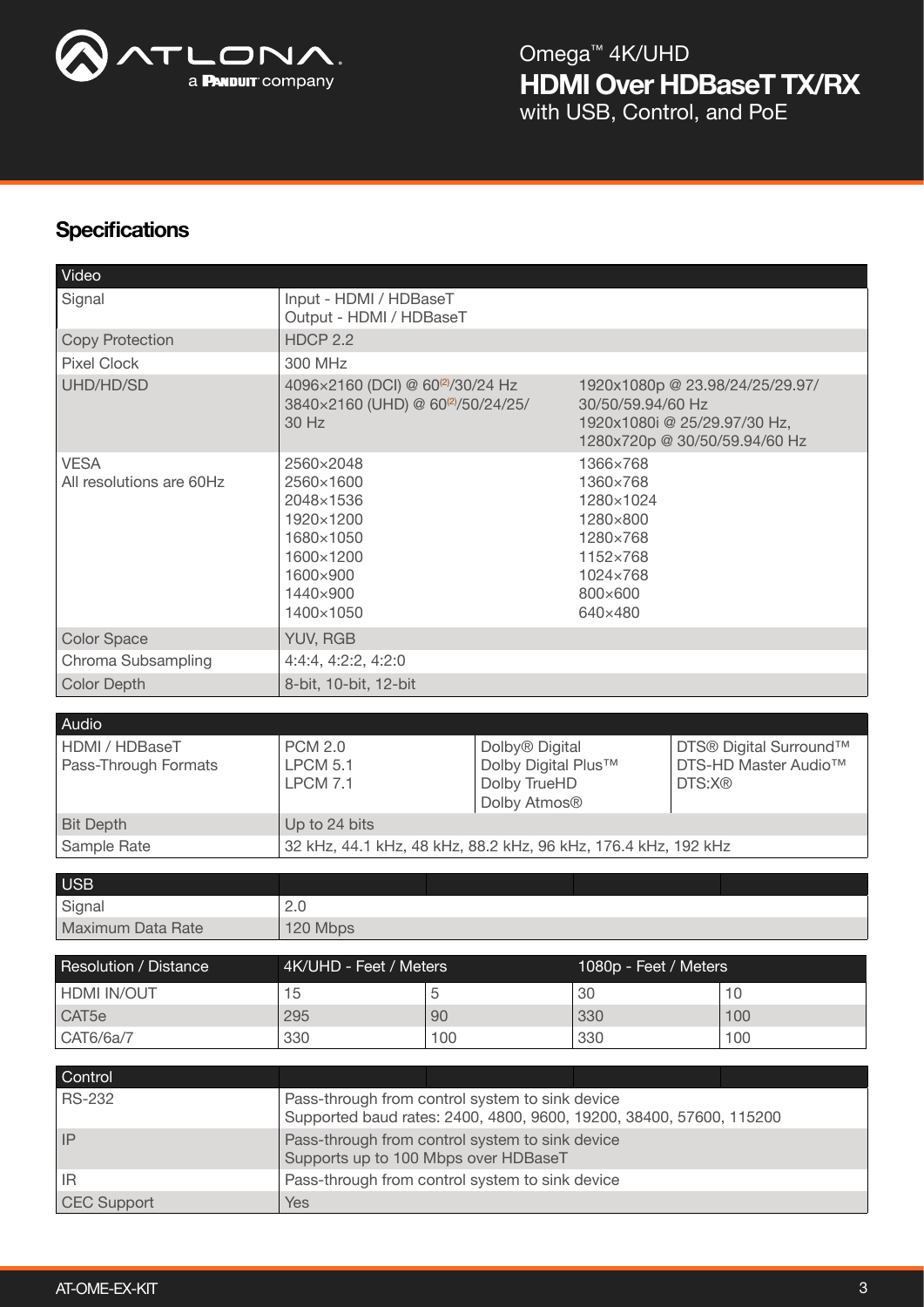

Buttons and Indicators

| Indicators:                             |                                                             |                                                             |  |  |  |
|-----------------------------------------|-------------------------------------------------------------|-------------------------------------------------------------|--|--|--|
| <b>PWR</b>                              | 1 x LED, green                                              |                                                             |  |  |  |
| <b>LINK</b>                             | 1 x LED, yellow                                             |                                                             |  |  |  |
|                                         |                                                             |                                                             |  |  |  |
| Connectors                              | Transmitter                                                 | Receiver                                                    |  |  |  |
| <b>HDMI IN</b>                          | 1 x Type A, 19-pin female                                   | N/A                                                         |  |  |  |
| HDMI OUT                                | N/A                                                         | 1 x Type A, 19-pin female                                   |  |  |  |
| <b>HDBaseT IN</b>                       | N/A                                                         | $1 \times$ RJ45                                             |  |  |  |
| <b>HDBaseT OUT</b>                      | 1 x RJ45                                                    | N/A                                                         |  |  |  |
| <b>DEVICE</b>                           | 2 x USB Type A                                              | 2 x USB Type A                                              |  |  |  |
| <b>HOST</b>                             | 1 x USB Type B                                              | N/A                                                         |  |  |  |
| LAN                                     | $1 \times$ RJ45                                             | $1 \times$ RJ45                                             |  |  |  |
| RS-232 / IR                             | 1 x 4-pin captive screw<br>$(1 \times RS-232, 1 \times IR)$ | 1 x 4-pin captive screw<br>$(1 \times RS-232, 1 \times IR)$ |  |  |  |
| <b>FW</b>                               | 1 x Type mini-B, 5-pin female                               | 1 x Type mini-B, 5-pin female                               |  |  |  |
| <b>DC 48V</b>                           | N/A                                                         | 1 x 2-pin captive screw                                     |  |  |  |
|                                         |                                                             |                                                             |  |  |  |
| Environmental                           | Fahrenheit                                                  | <b>Celsius</b>                                              |  |  |  |
| <b>Operating Temperature</b>            | 0 to $+122$                                                 | $-18$ to $+50$                                              |  |  |  |
| <b>Storage Temperature</b>              | $-4$ to $+140$                                              | $-20$ to $+60$                                              |  |  |  |
| <b>Operating Humidity (RH)</b>          | 20% to 90%, non-condensing                                  |                                                             |  |  |  |
| Power                                   |                                                             |                                                             |  |  |  |
| Consumption                             | 24.75 W                                                     |                                                             |  |  |  |
| <b>USB Power</b>                        | 2.5 W per USB device interface                              |                                                             |  |  |  |
| <b>External Power Supply</b>            | 100 - 240 V AC, 50/60 Hz                                    |                                                             |  |  |  |
|                                         | Output: 48 V / 0.83 A DC                                    |                                                             |  |  |  |
|                                         |                                                             |                                                             |  |  |  |
| Dimensions (H x W x D)                  | Inches                                                      | Millimeters                                                 |  |  |  |
| Unit (TX / RX)                          | $1.02 \times 4.29 \times 5.00$                              | 26 x 109 x 127                                              |  |  |  |
| <b>Power Supply</b><br>(AT-PS-48083-D3) | $1.42 \times 1.81 \times 4.41$                              | 36 x 46 x 112                                               |  |  |  |
|                                         |                                                             |                                                             |  |  |  |
| Weight                                  | Pounds                                                      | Kilograms                                                   |  |  |  |
| Device                                  | 0.89                                                        | 0.41                                                        |  |  |  |
| Certification                           |                                                             |                                                             |  |  |  |
| Device                                  | CE, RoHS, FCC                                               |                                                             |  |  |  |
| Power Supply                            | CE, FCC, cULus                                              |                                                             |  |  |  |
|                                         |                                                             |                                                             |  |  |  |
| Compliance                              |                                                             |                                                             |  |  |  |
| NDAA-899                                | Yes                                                         |                                                             |  |  |  |
|                                         |                                                             |                                                             |  |  |  |

## **Footnotes**

(1) Both the AT-OME-EX-TX and AT-OME-EX-RX and not compatible with the AT-UHD-HDVS-300 system for extending USB.

(2) Only supports 4:2:0.